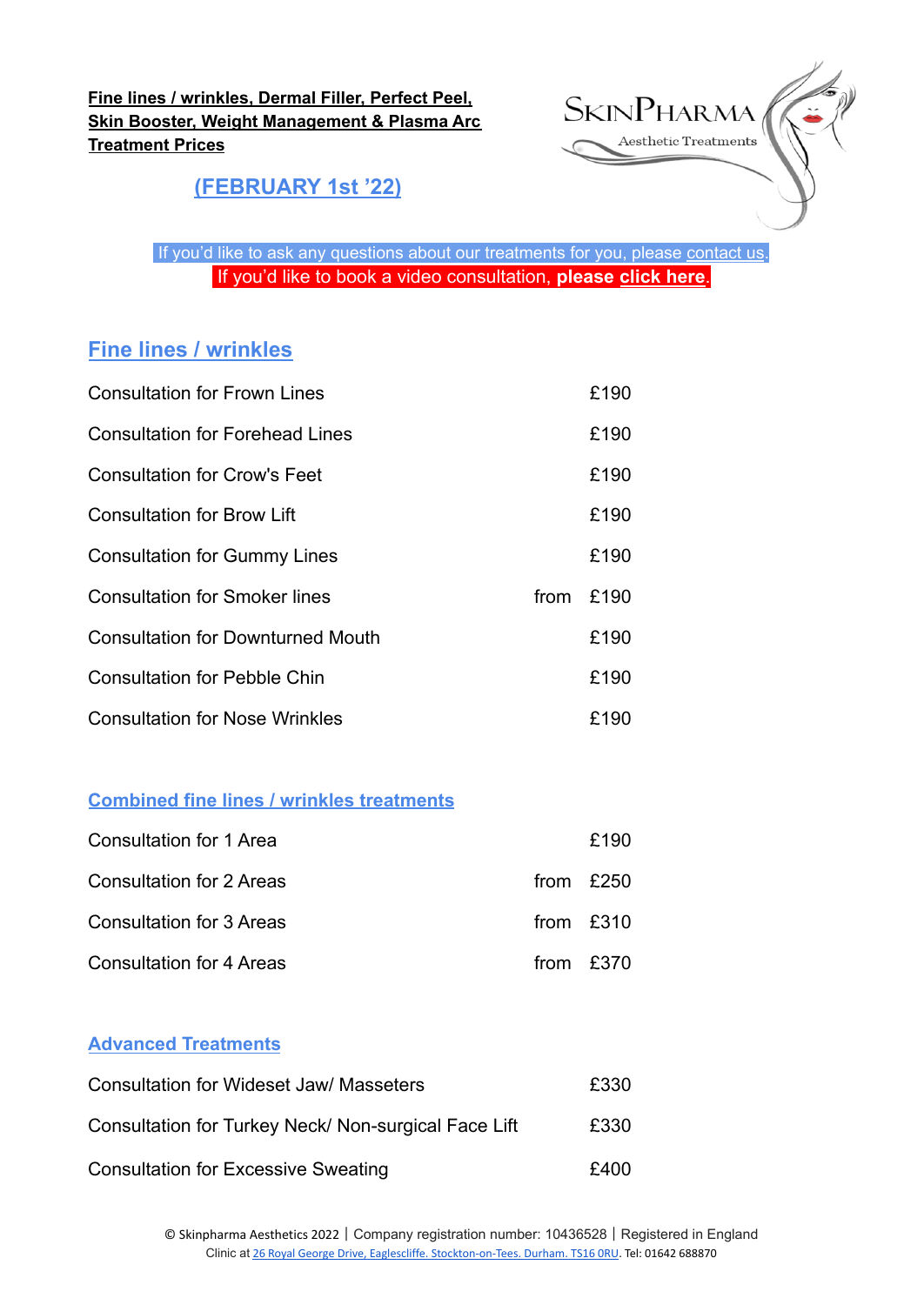### **Skinpharma Cosmeceuticals Skincare products**

For information about the new range of skincare products, [CLICK HERE](https://skinpharma-aesthetics.myshopify.com)

### **Dermal Filler Treatments- download a patient guide to lip augmentation [HERE](https://www.skinpharma.co.uk/lips)**

| Masterclass Lip Augmentation (0.55 ml) | from | £200 |
|----------------------------------------|------|------|
| Masterclass Lip Augmentation (0.7ml)   | from | £250 |
| Masterclass Lip Augmentation (1 ml)    | from | £290 |
| Nose to Mouth Lines/ Nasolabial Folds  | from | £320 |
| Mouth to Chin Lines/ Marionette Lines  | from | £320 |
| Perioral Sculpting (smoker's lines)    | from | £320 |

#### **Special Dermal Filler Treatments**

| <b>Ageing Hands</b>                        |      | £400      |
|--------------------------------------------|------|-----------|
| <b>Cheek Shaping/ Volumisation</b>         | from | £320      |
| Chin sculpting                             | from | £320      |
| Jawline enhancement                        |      | from £400 |
| Non-surgical rhinoplasty (nose re-shaping) | from | £400      |
| Skin strengthening treatment               | from | £320      |
| Tear trough (under eye) treatment          | from | £350      |

### **Perfect Peel® Skin Peel Treatments**

| <b>Perfect Peel</b>                   | £300 |
|---------------------------------------|------|
| <b>Perfect Peel including Booster</b> | £350 |

### **Weight loss management**

Consultation for prescription-based treatment from £200